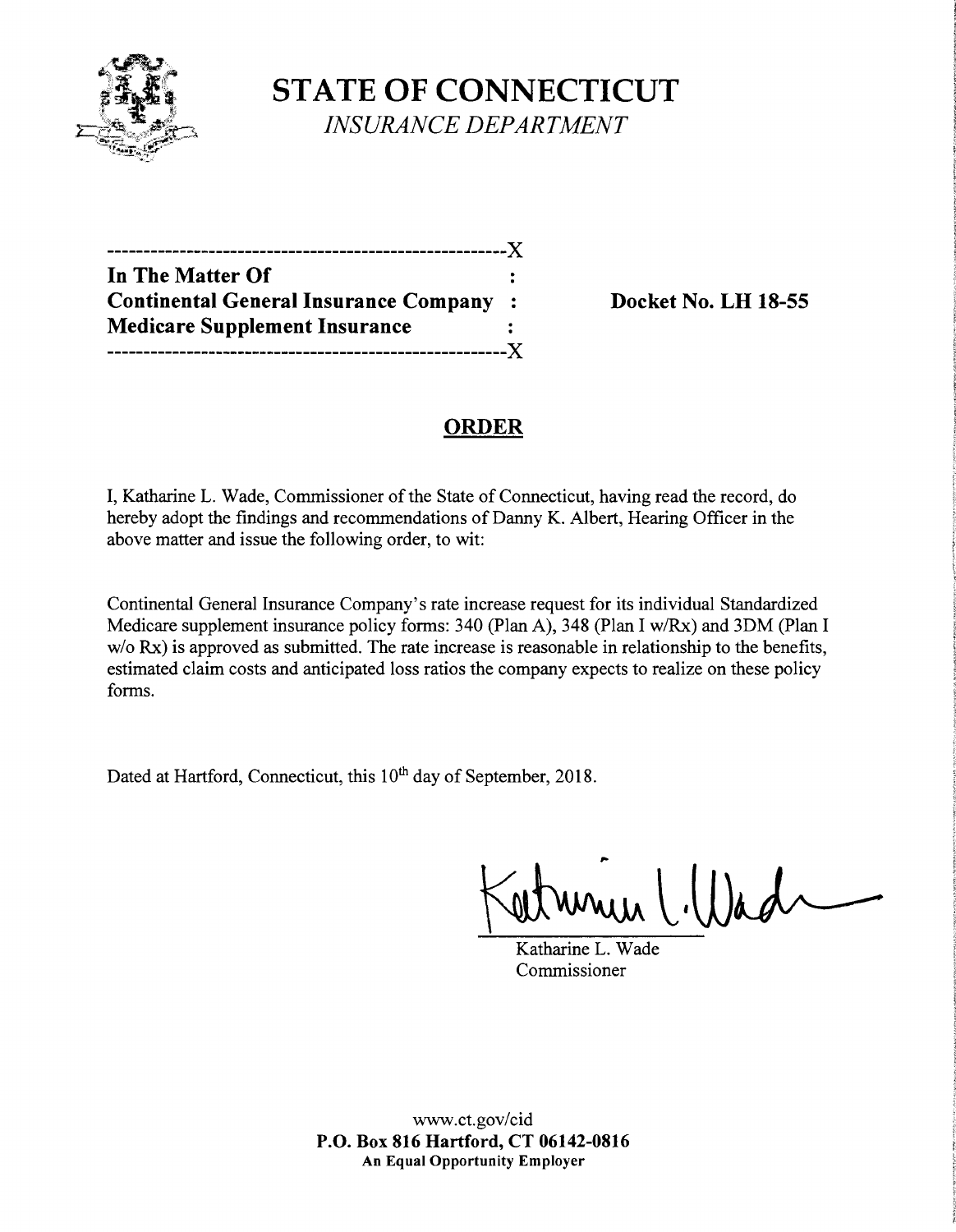

**STATE OF CONNECTICUT**  *INSURANCE DEPARTMENT* 

| In The Matter of                             |           |
|----------------------------------------------|-----------|
| <b>Continental General Insurance Company</b> | $\sim$ 1. |
| <b>Medicare Supplement Insurance</b>         |           |
| X                                            |           |

**Continental General Insurance Company** : **Docket No. LH 18-55** 

## **PROPOSED FINAL DECISION**

## I. **INTRODUCTION**

The Insurance Commissioner of the State of Connecticut is empowered to review rates charged for individual and group Medicare supplement policies sold to any resident of this State who is eligible for Medicare. The source for this regulatory authority is contained in Chapter 700c and Section 38a-495a of the Connecticut General Statutes.

After due notice, a hearing was held at the Insurance Department in Hartford on Thursday, August 30, 2018, to consider whether or not the rate increase requested by Continental General Insurance Company on its individual Standardized Medicare supplement business should be approved.

No members from the general public attended the hearing.

No Company representatives from Continental General Insurance Company attended the hearing.

The hearing was conducted in accordance with the requirements of Section 38a-474, Connecticut General Statutes, the Uniform Administrative Procedures Act, Chapter 54 of Section 38a-8-1 et seq. of the Regulations of Connecticut State Agencies.

A Medicare supplement policy is a private health insurance policy sold on an individual or group basis, which provides benefits that are additional to the benefits provided by Medicare. For many years Medicare supplement policies have been highly regulated under both state and federal law to protect the interests of persons eligible for Medicare who depend on these policies to provide additional coverage for the costs of health care.

Effective December 1, 2005, Connecticut amended its program of standardized Medicare supplement policies in accordance with Section 38a-495a of the Connecticut General Statutes, and Sections 38a-495a-1 through 38a-495a-21 of the Regulations of Connecticut Agencies. This program, which conforms to federal requirements, provides a "core" package of benefits known as Plan A. Insurers may also offer any one or more of eleven other plans (Plans B through N).

> www.ct.gov/cid **P.O. Box 816 Hartford, CT 06142-0816 An Equal Opportunity Employer**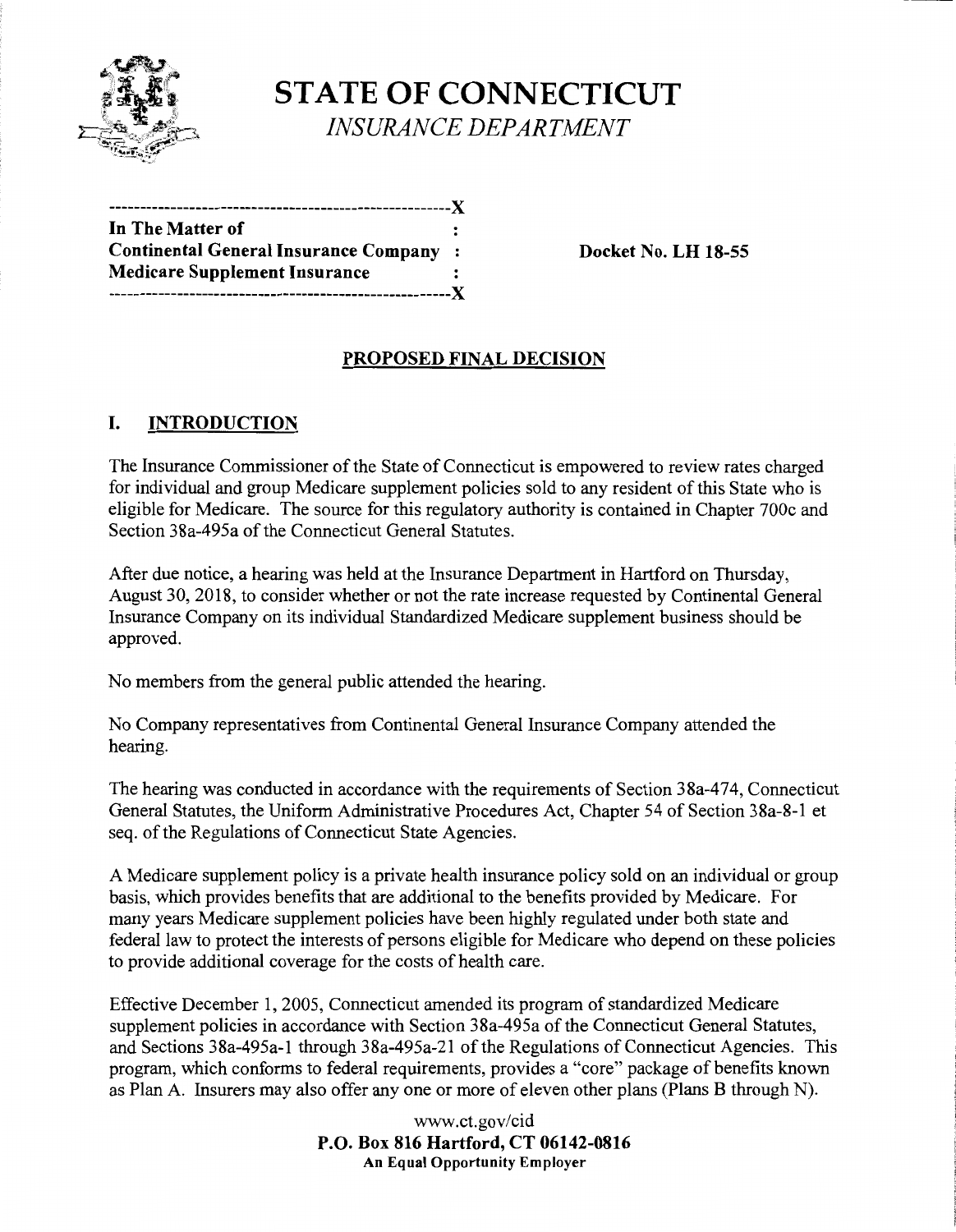Effective January 1, 2006, in accordance with Section 38a-495c of the Connecticut General Statutes (as amended by Public Act 05-20) premiums for all Medicare supplement policies in the state must use community rating. Rates for Plans A through N must be computed without regard to age, gender, previous claims history or the medical condition of any person covered by a Medicare supplement policy or certificate.

The statute provides that coverage under Plans A through N may not be denied on the basis of age, gender, previous claims history or the medical condition of any covered person. Insurers may exclude benefits for losses incurred within six months from the effective date of coverage based on a pre-existing condition.

Effective October 1, 1998, carriers that offer Plan B or Plan C must make these plans as well as Plan A, available to all persons eligible for Medicare by reason of disability.

Insurers must also make the necessary arrangements to receive notice of all claims paid by Medicare for their insureds so that supplement benefits can be computed and paid without requiring insureds to file claim forms for such benefits. This process of direct notice and automatic claims payment is commonly referred to as "piggybacking" or "crossover".

Sections 38a-495 and 38a-522 of the Connecticut General Statutes, and Section 38a-495a-10 of the Regulations of Connecticut Agencies, state that individual and group Medicare supplement policies must have anticipated loss ratios of 65% and 75%, respectively. Under Sections 38a-495-7 and 38a-495a-10 ofthe Regulations of Connecticut Agencies, filings for rate increases must demonstrate that actual and expected losses in relation to premiums meet these standards, and anticipated loss ratios for the entire future period for which the requested premiums are calculated to provide coverage must be expected to equal or exceed the appropriate loss ratio standard.

Section 38a-473 of the Connecticut General Statutes provides that no insurer may incorporate in its rates for Medicare supplement policies factors for expenses that exceed 150% of the average expense ratio for that insurer's entire written premium for all lines of health insurance for the previous calendar year.

## **II. FINDING OF FACT**

After reviewing the exhibits entered into the record of this proceeding, and utilizing the experience, technical competence and specialized knowledge of the Insurance Department, the undersigned makes the following findings of fact:

- 1. Continental General Insurance Company is requesting a 7% rate increase on form 340 (Plan A), 348 (Plan I w/ Rx) and 3DM (Plan I w/o Rx), each of which are individual standardized Medicare supplement plans.
- 2. There are currently 141 policyholders nationwide and 3 in the state of Connecticut.